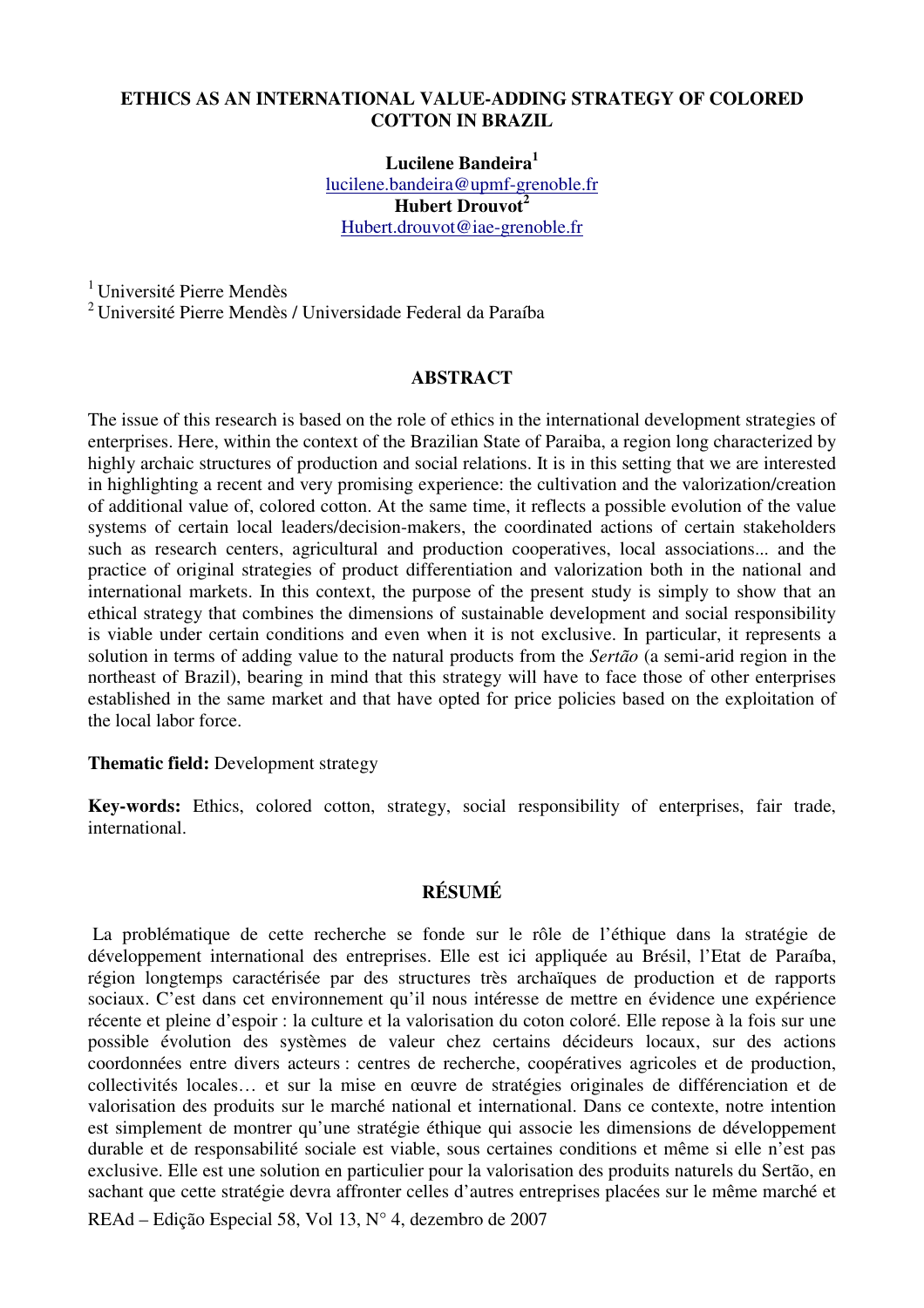qui optent pour des politiques de prix basées sur une exploitation délibérée de la main d'œuvre locale.

**Champ thématique :** Stratégie de développement.

**Mots-clés:** l'Ethique, coton coloré, stratégie, responsabilité social des entreprises, commerce équitable, international.

## **INTRODUCTION**

The present study was undertaken in a very particular region of Brazil: the north-east which was the first region to be colonized by Europeans. The research issue is based on the role of ethics in the development strategy of enterprises. The key issue is to know to what extent enterprises are willing to associate ethical concerns and the improvement of social welfare of their employees, and of the communities in which they operate, with their traditional vocation to promote growth and wealth.

This issue constitutes a social challenge, and the answer depends on the evolution of collective awareness and the strategic guidelines from business leaders. It is linked to the evolution of value systems and, in a much more pragmatic fashion, to the raising the awareness of entrepreneurs in terms of addressing the fact that such guidelines are one of the means, or given certain market conditions, the only means for an organization to prosper in a sustainable way.

In the present study, this issue is applied to a very precise geographic environment in Brazil, the State of Paraiba, a region long characterized by very archaic structures of production and social relations. It is a sparsely populated area, particularly the semi-arid *Sertão* sub-region. It is precisely in this harsh environment that we are interested in emphasizing recent, promising experiences; they are founded, at the same time, on a neat evolution of value systems of certain local leader, and on coordinated actions of several stakeholders such as research centers, agricultural and production cooperatives, institutions for the management and formation assistance, local associations...and on implementing original strategies for the differentiation and valorization of products.

This study is also concerned with the development of the sparse natural resources available in Paraiba's *Sertão* region, an endemically drought-ridden region, which would thus provide the possibility of endogenous development for the integration of social, ecological and economic interests. In this drought belt, except for the irrigated areas (San Francisco region, to Petrolina and the borders between the States of Pernambuco and Bahia), the few crop plants capable of providing the population with income are sisal hemp, cotton, *mandacaru* cactus and certain palm trees.

Of the current local development experiences based on these few agricultural products, it was decided that the particular case of the colored cotton would be selected for analysis, for the following reasons:

 These are findings from an extensive research led by the federal agency EMBRAPA (Brazilian agricultural and livestock research agency)

A person belonging to a large traditional family from the local community has devoted all his energy setting up a company for the manufacture of items of clothing and art craft based on this innovation.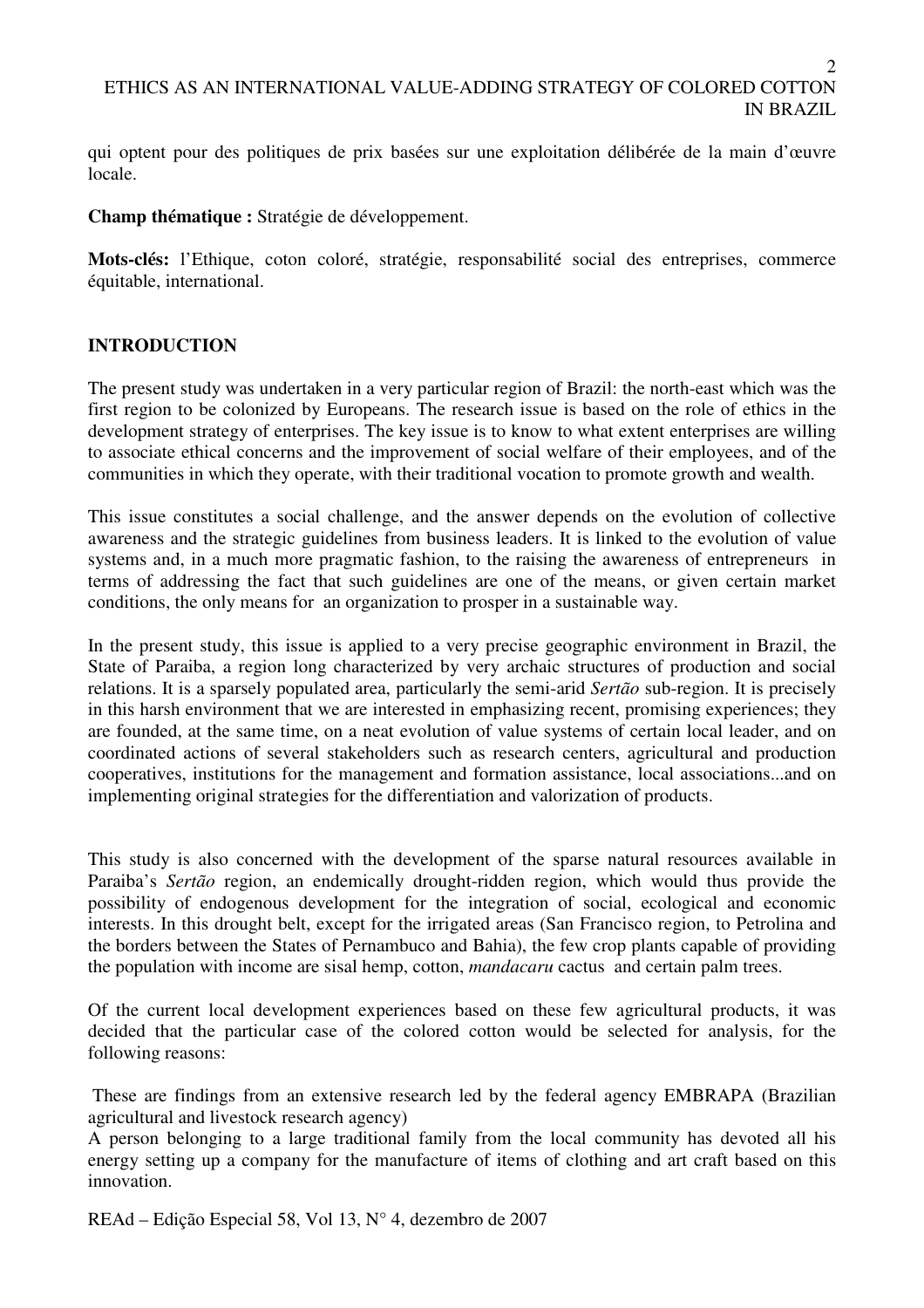The strategy put into practice seems to fit into our research topic, since this company aims to develop, within cotton farming and the manufacturing process, a fair trade policy, bringing together both the social and environmental concerns (biological cultivation, a natural product not requiring the use of chemicals in its dyeing process).

In this context, the purpose is to simply show that an ethical strategy, which combines the dimensions of sustainable development and social responsibility, is viable, even if it is not exclusive. It represents a solution, particularly in terms of adding value to the natural products of *Sertão*, while bearing in mind that this strategy must face those from other enterprises operating in the same marketplace, which adopt pricing policies that are based on the exploitation of the local labor force.

Presently, considering the advanced level of development of our research, this paper will be presented in two parts:

The first part deals with the definition of the concepts underpinning our issue, which will have to be summarized in order to restructure our theoretical framework.

The second part concerns the field of study. It provides information concerning a particular activity: the production, transformation and marketing of colored cotton, a new product available in the market. An enterprise in Campina Grande was the first to seize this opportunity; it was also the one to define the most coherent and daring strategy in adding value to this resource within a perspective of sustainable development. For this reason it was the object of a case study.

The subject seems to provoke passion and a represent factor of development in a still extremely poverty-ridden region. It is hoped that this project can be successfully accomplished by making some contributions to this promising subject.

### **1.Theoretical Framework**

### **Ethics**

According to the Larousse Dictionary, ethics is the part of philosophy that studies morals; it is the code of morals chosen by a particular person for guiding his/her acts, and life.

Going beyond the individual, ethics is a philosophical reflection upon the habits and standards of socio-cultural behavior.

In the present study, these standards of behavior have been investigated within the context of private enterprise. Considering the social context, in a dynamic fashion, when societies undergo change, moral values are also amenable to transformation. These evolutions are manifested in distinct time scales and societies. It is not only the habits that vary, but also the values accompanying them, the concrete standards, the ideals and wisdom (Valls, 1996).

Ethics sheds new light on all behavior and provides a different sense to action. Therefore, they need to be put into action, a reflection on the gestures or words to be made or pronounced by some one. It requires coherence between the discourse and the actions.

The key issue presented in the practice of the management ethics, therefore, concerns the responsibility of the enterprise and that of its managers/directors vis-à-vis individuals and the world. There is little leeway in ethics management, since the liabilities of the enterprise are enforceable by the laws and rules as far as the enterprise itself is responsible before the law.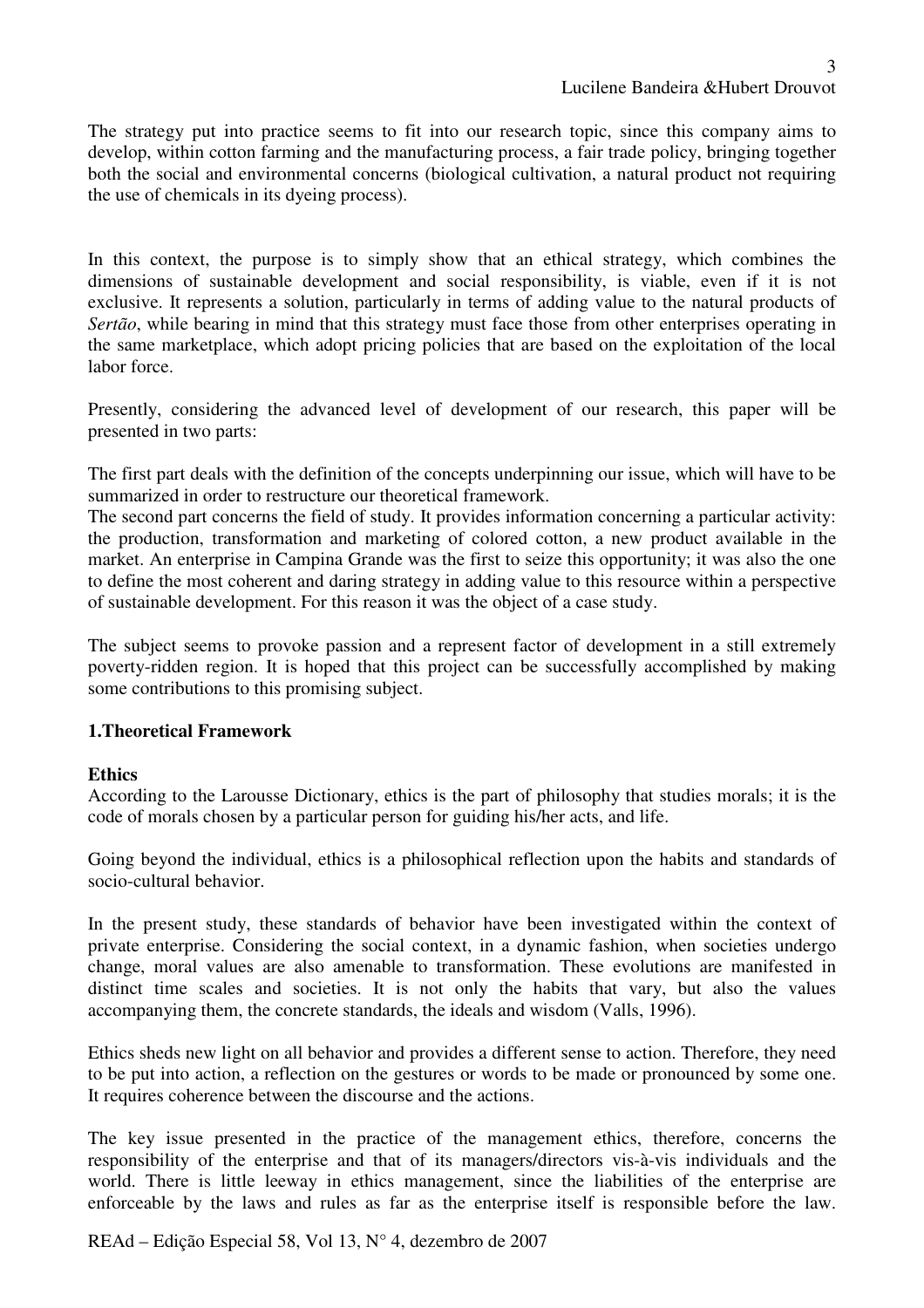Therefore, the aim of ethics management is to turn ethics into an instrument vis-à-vis the efficiency of the enterprise (the pursuit of profit and continuity) Boyer, (2000).

Organizations have plenty of reasons to promote ethics within the business environment. Corporate and environmental ethics, while originating in the United States, have grown in Europe since 1991. It came about thanks to private initiatives supported by public opinion, and to lobbying groups and even resorting to boycotts. It encompasses the ecology (respect for animals, plants, sites and so forth), human rights (safeguard of human dignity, the place of women and respect for children). It is organized around precise international landmarks. An example of this is the international standard SA 800/8000 of social responsibility, as well as the development of the ISO 14000 standards (Michel, 2001).

Enterprises must consider the costs of becoming involved in scandals, since these events can be very damaging to the reputation of an organization, result in large fines, and de-motivate employees (Tansey, 1995). Ethics may be a key factor in ensuring the competitiveness of a company, and therefore, having ethical standards means the power to do better business in the long run. (Stiglitz, 2006).

### **The Social Responsibility within Enterprises. (SRE)**

The emergence of corporate ethics as a field of study is closely related to the evolution of the economic system, as well as to the changes which industrial societies have gone through during the last century. The transformations (and excesses) of capitalism have given rise to this type of questioning, insofar as private corporations, which have become huge multinational conglomerates, giving signals of an unprecedented power (Chandler, 1977; Korten, 1995). Enterprises have become the target of various critiques calling for more social responsibility. Initially, this tendency emerged in the early 1960s, in the United States, and in the early 1970s in Europe, particularly in France, Germany and the United Kingdom (Trevisan, 2003).

By and large, people nowadays are seen to be more concerned with human well-being and the quality of life, and this is expressed by an ethos that values human beings, unlike the strictly capitalist standards of production, which often advocate profit making in detriment to selffulfillment. Also, a greater sense of the importance of corporate participation emerges in terms of environmental conservation, through the worker participation in the decision-making process, through the concern over the results of the productive activity and in the need to improve the conditions of the community in which it operates.

The inclusion of these themes is associated with the emergence of corporate and academic associations engaged in the dissemination of morally correct and socially responsible practices. The benefits from these practices are enjoyed not only by the enterprises involved but also by all those involved or influenced by the economic activities practiced by the enterprise – the stakeholders.

This perspective takes account of the good relationships that enterprises must establish with their stakeholders, that is, the clients, employees, suppliers, shareholders, owners and the local community (Clarkson, 1995).

According to Stiglitz (2006), the move toward SRE has contributed towards changing the corporate, as well as employee, mindset. It has also greatly helped in the forging of tools to ensure practices that conform to the ideal standard.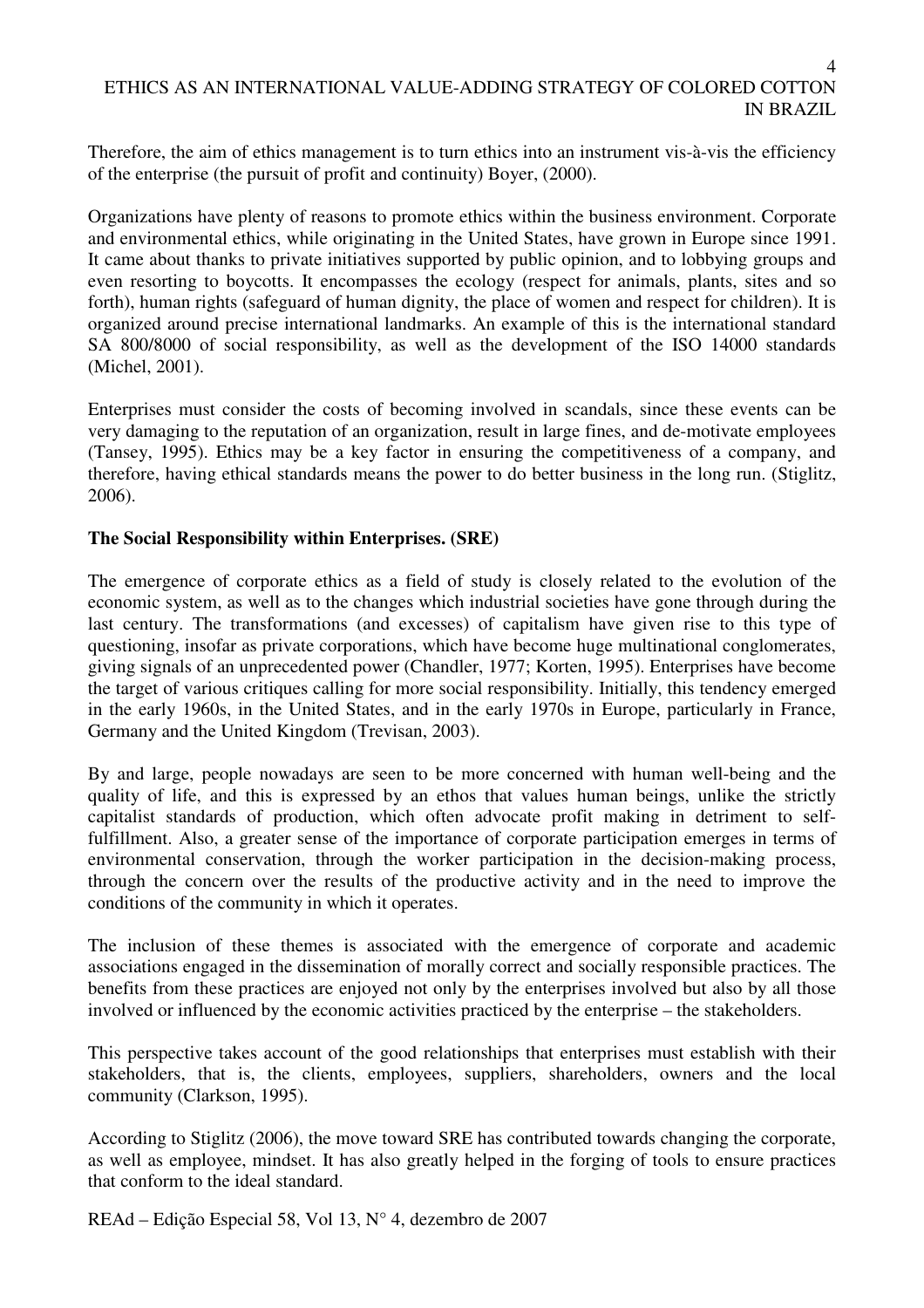This new concept is reflected in the impact that the production process exerts on nature and on relationships at work. According to Martinet (2004): "corporate ecological and social responsibility has proved to be of such a paramount importance for the world ecosystem, and the future generations, that it has become a key element for the legitimacy, efficacy, and efficiency of enterprises".

SRE is not, nevertheless, only a set of good business practices enabling enterprises, according to some published studies, to perform better on stock exchange than others. According to Porter (2005), "it is impossible to avoid paying serious attention to a enterprise's social awareness: the cost of failure is simply too high".

Among the various definitions of RSE, the one formulated by the Commission of the European Communities can be cited: "Enterprises have a role to play in the creation of sustainable development, and that they can manage their operations in such a manner as to boost economic growth and reinforce competitiveness, and, at the same time, ensure the protection of the environment and the promotion of social responsibility".

Today, social responsibility, according to Nero and Froes (2001), takes on a critical role with characteristics that encompass, simultaneously, the internal and external public, and investments in



Source: Ashley et al. (2003, p.9).

These vectors guide the enterprise management process in terms of allocation of investments in social responsibility.

It has been perceived that in Brazil some leaders associate the term SRE with charity, perhaps because these practices originated from a Christian association – ADCE (Christian Corporate Leaders Association), dated from the 1960s.

A far cry from the notion of charity, the concept especially emphasizes the alignment of the three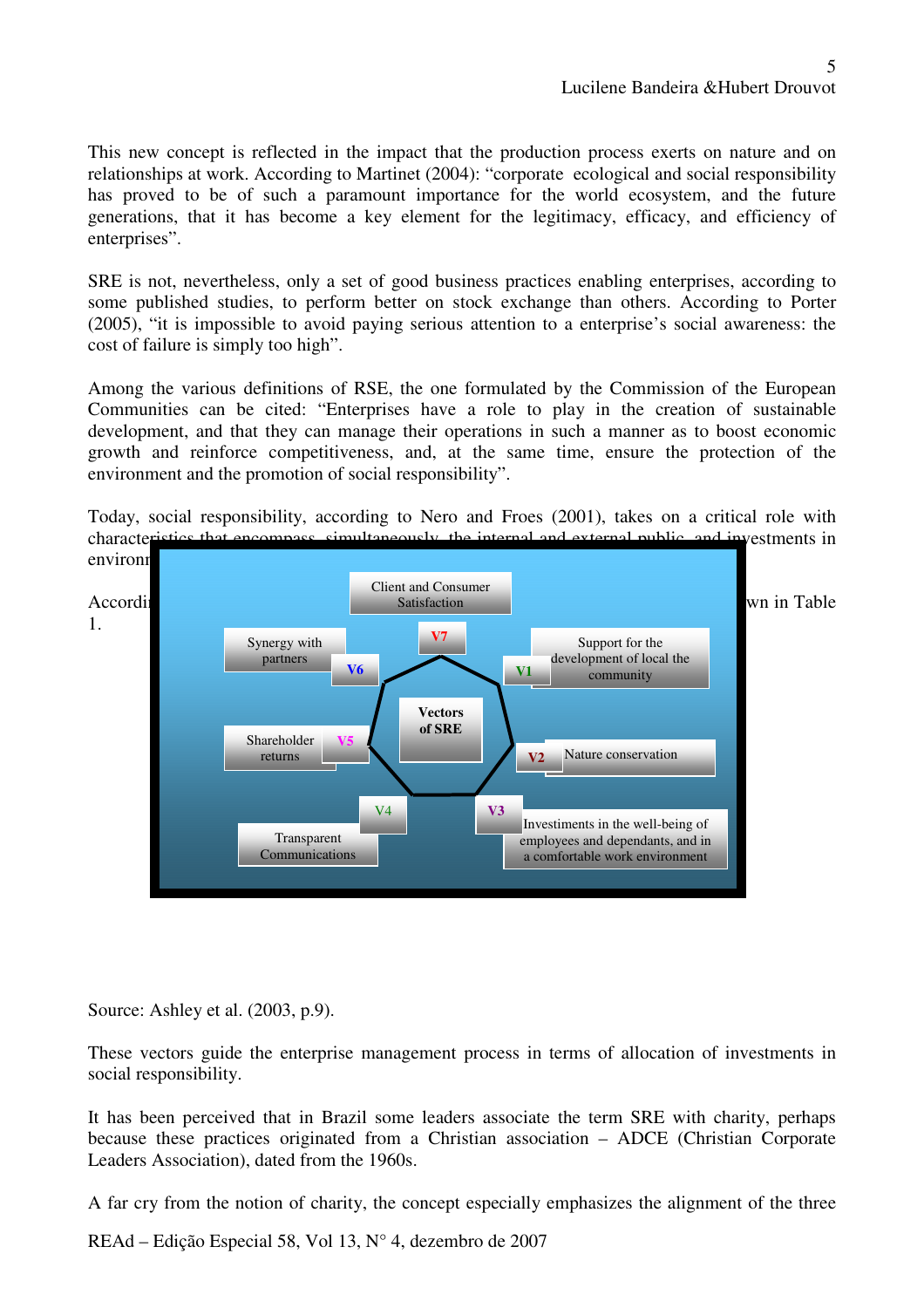6

axes – the triple bottom line - that is, nature, individuals and profit, when conducting business.

An example that illustrates this point well is that of a recent announcement by the Danone Group, following its social business strategy. The Group announced the setting up of an investment fund called Danone.communities, in order to put into practice the socio-economic project allowing the poverty-stricken populations of Latin America, Asia and Africa, to afford to buy its products while, concomitantly, this fund should respond to a profitability criteria of roughly 3% a year, in order to finance profitable foodstuff projects (Le Figaro, 19.12.06).

Today, according to Mendonça and Gonçalves (2002), many Brazilian firms seek legitimization through socially-related initiatives, expecting the latter will have positive impacts on the image of their organization. Additionally, the authors recognize the existence of organizations that develop social initiatives that are actually committed to their organizational values.

By contrast, other enterprises only seek to display a socially responsible image by devising a commercial strategy in complete contrast to the underlying values and practices of the organization.

In France, large enterprises, at least, are aware of the political interest that an efficient policy for the management of social and environmental risks plays. The legislation of course spurs them into action: the NRE (new economic regulations) requires that public companies publish information concerning the degree to which they take into account the social and environmental consequences of their activities. Nicole Notat, president of the Social and Environmental Notation Agency, notes that: "the cost of negligence far exceeds the cost of engagement". From this perspective, enterprises set up analysis devices, and the software companies thrive in this niche. Indicators showing the mastery of energy, or waste treatment, permit remedial action to be taken, which make the investment profitable through the reduction of costs while, at the same time, imparting to the enterprises involved an image that includes respect of the environment.

### **SRE versus Financial Capitalism**

By inciting companies to follow a view that runs counter to SRE guidelines, the globalization process and the increasingly determinant role played by shareholders in corporate strategic decisions results in the prevalence of objectives aimed at creating shareholder value. The mission of enterprises is then limited to financial performance activities.

Prioritizing the creation of shareholder value justifies the distribution of large dividends and a stock redemption policy in support of stock prices.

These guidelines may be carried on in detriment to the increase in productive investments, of less risk-taking in new market places and of a reduction in the resources allocated to the implementation of social policies.

Several studies support this thesis, such as the book authored by Patrick Artus, head-economist of a large financial group: "*Le Capitalisme est en train de s'autrodétruire* (Capitalism will Destroy Itself), or that from the French banker Jean Peyrelevade, "*Le capitalisme total*" (Total Capitalism). The idea here is not to always focus corporate strategies essentially on the needs of profit-driven shareholders, and rather take into account the expectations of stakeholders as a whole, that is, all the parties with a vested interest in the organization's future.

From the perspective of financial capitalism, enterprises that give high priority to value-adding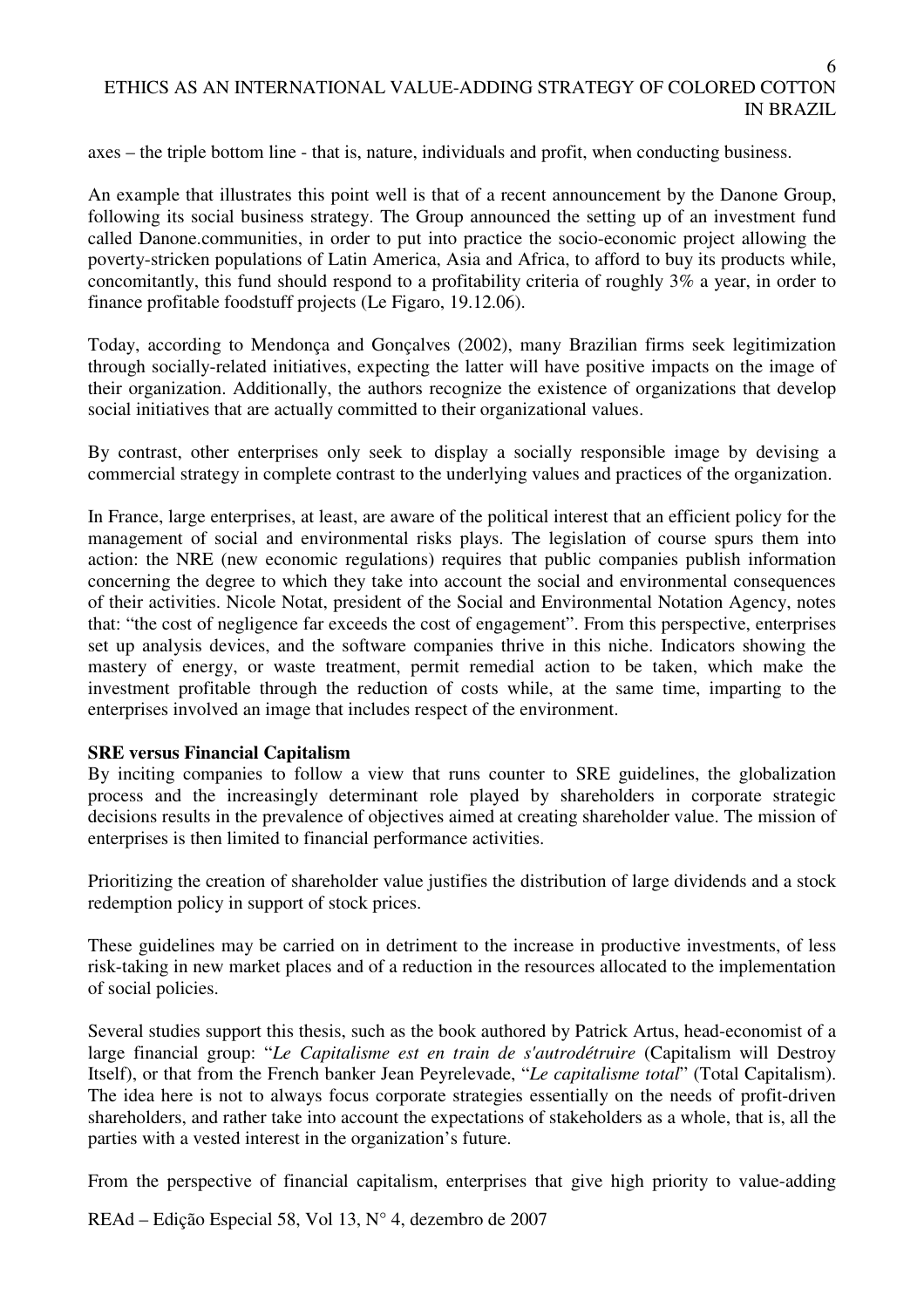initiatives invest less and favor relocations toward countries that are largely unconcerned with improving social standards. This finding suggests that our research should not be seen through the bias of 'angelism' by giving the impression to the reader that the future will be paved only with good intentions, and that taking account ethical aspects will positively transform the business world altogether. Also, it is only hoped that the excesses of financial capitalism, and the legal, financial scandals, which have hit large world groups, such as Enron, WorldCom, Tyco, Parmalat, among others, will ultimately have a salutary impact on the prospects of enhancing the issue of ethics.

The question here is to know how an ethics-based strategy can competitively position itself in relation to the strategies of competitor companies based on financial capitalism. **Fair Trade** 

Decisions based on conscientious consumption present quantitative and qualitative aspects. Quantitative aspects concern the volume of products consumed, taking a cautious approach to exaggerated consumerism, promoted by massive publicity campaigns. As for the qualitative aspects, the concerns involve the products themselves, their origin, the way they are produced, and considering not only the economic, but also the social and environmental conditions of production (Setem, 1997). For this more judicious approach to the development of the economic activity and corporations, fresh devices for a new way of thinking and implementing initiatives are needed. (www.strategie-developpement.fr).

In this context, fair trade is becoming integrated into a market driven by financial capitalism. According to the FINE - international network of Fair Trade Organizations – cited by Jacquiau (2006), "fair trade is a trading partnership, based on dialogue, transparency and respect, that seeks greater equity in international trade. It contributes to sustainable development by offering better trading conditions to and securing the rights of, marginalized producers, especially in the South"

Through fair trade practices, there in an increase in popular savings, better wealth distribution, and free, solidarity-driven initiatives. Conversely, in the capitalist market the enterprise is dependent on external capital and is driven by free, private initiative. (Mance, 1999).

According to UNDP (United Nations Development Program), the revenues of the fair trading activity represented between US\$700 million to US\$1 billion , that is, around 0.1% of the European trade and 0.01% of the world trade, which translated into benefits to:

directly, more than 1,500,000 producers from 60 countries, in Asia, Africa and Latin America; indirectly, over 5 million people.

This market is growing rapidly; it currently represents only 0.02% of the world trade, but at a growing pace of 50% per year (www.commerceequitable.org).

In 1988, the first fair trade certification was established by the Dutchman Max Havelaar, and the concept started to diffuse across several countries. After 17 years, the Max Havelaar label saw its business revenue almost double, reporting revenue of 70 million euros in 2004 to 120 million in 2005 (www.commerceequitable.org).

Despite these figures, fair trade is still only a drop in the ocean. The *Centres Leclerc*, which claims to be the first distributor in this niche, only earned 5% of their revenues with these products. The consumption of fair trade labeled goods in France is about 1.12 euros by inhabitant per year, compared to 3.50 euros in the Netherlands, or in the United Kingdom, and of 18 euros in Switzerland. (Budget, Les Echos, 02/05/2006).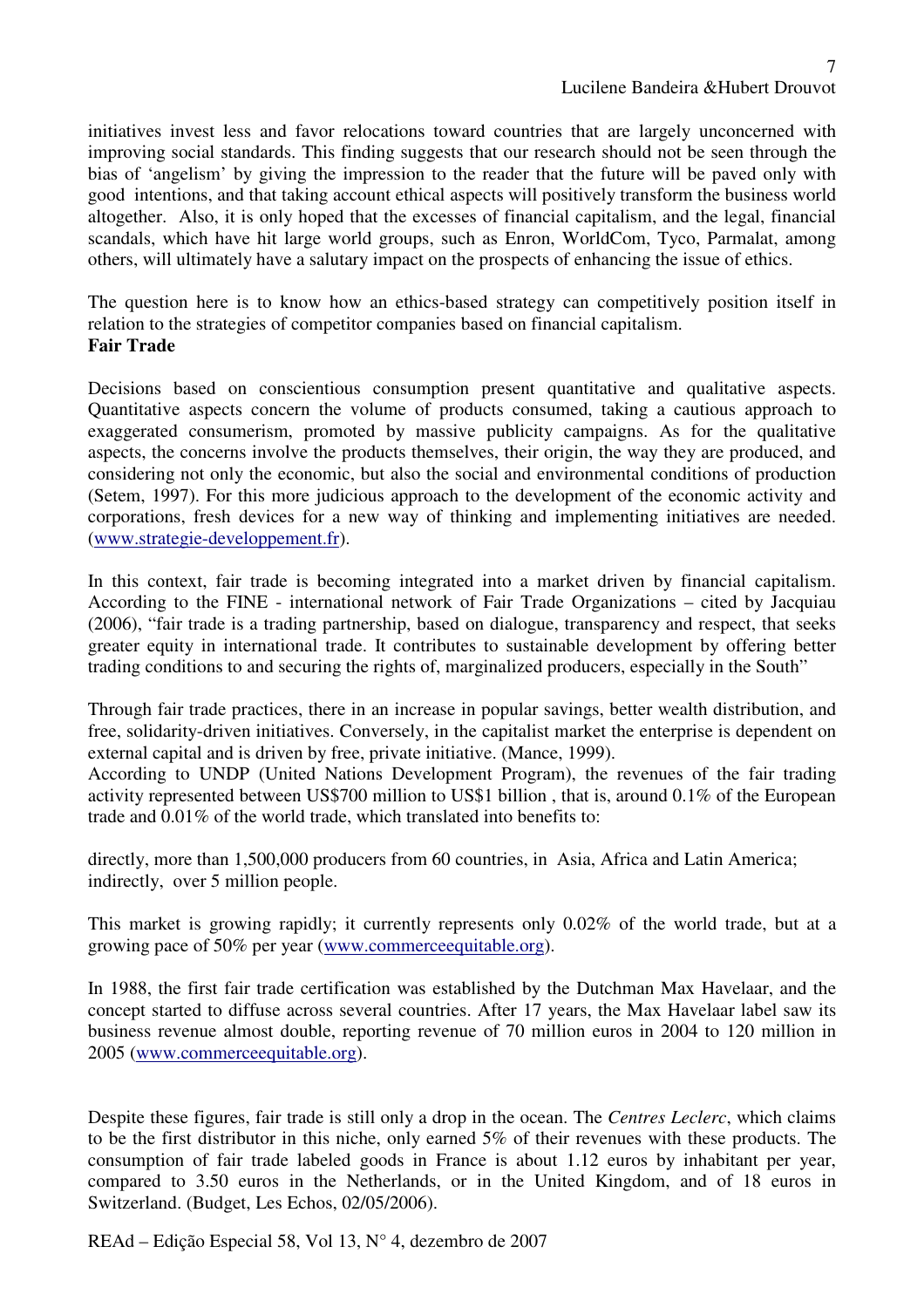The value attributed to specific aspects, such as those ensuring respect for the environment, social ethics and concerns, require co-ordination and information devices. It is rather difficult, at the moment of purchase, to identify whether these elements are actually present in the products, whether were they produced in cooperatives or in family farms, whether the employees and the environment have been contaminated with toxic chemicals, or whether child labor has been used in the production.

This situation exposes the consumer to a state of asymmetric information. This difficulty in identifying the presence of such characteristics constitutes the key reason for the need for certification of differentiated products. Certification is a procedure in which a third party (body) formally attests that the product, the procedure or the service is in accordance with specific requirements. Accordingly, either a qualified individual or organization can perform this function. This involves formal recognition bestowed by an authorized body and, preferably, with international accreditation. The need for this form of certification, known as vertical, varies according the skill in identifying the attributes and the distance between producers and buyers.

The certification process represents a label to be affixed to products. The certification of products with intangible characteristics must pass along the entire chain of production with a sector basedcoordination mechanism.

The certification of a product indicates that all stages of its production are controlled, which guarantees the transparency of the productive process and demonstrates that this product conforms to a set of defined standards. It is an institutional device that reduces the distance between producers and consumers, leading newcomers to become included in the market and allowing them to widen their profit margins. The label confers upon a product an image of reputation and credibility. According to a poll conducted by TNS Sofres for Le Pèlerin, 65% of consumers in France say they are ready to pay 10% more if they are sure that this cost will help improve life conditions in poor countries (Les Echos, 02/05/06, p. 18).

The absence of an aligned labeling policy and the profusion of labels produce the risk of encouraging profiteers, that is, those claiming this procedure as theirs without respecting its rules. It is incumbent on the Directorate General Health and Consumer to denounce such cases.

### **2. Colored Cotton**

Colored cotton is a variety of cotton that grows naturally colored, and the samples studied reveal they date back to 2500 BC. Ancient civilizations in Africa, Australia and the Americas, more precisely South American Incas, made use of this kind of cotton.

According to Gulath and Turner (1928), quoted by Carvalho (2005), there was a great variety of shades, as research in those conducted in those countries demonstrates. The majority of species were brown. However, the fibers were short length and lacked resilience and uniformity. These drawbacks explain why the production of naturally colored cotton remained limited to handicrafts, and therefore could not compete with the world production of conventional cotton, white cotton.

In terms of genetics, of the various types of cotton, the colored type prevails. We would only have the colored type were it not for man's intervention (Beltrão and Carvalho, 2004).

Research into the improvement of the colored cotton began in the 1980s, at the University of Texas,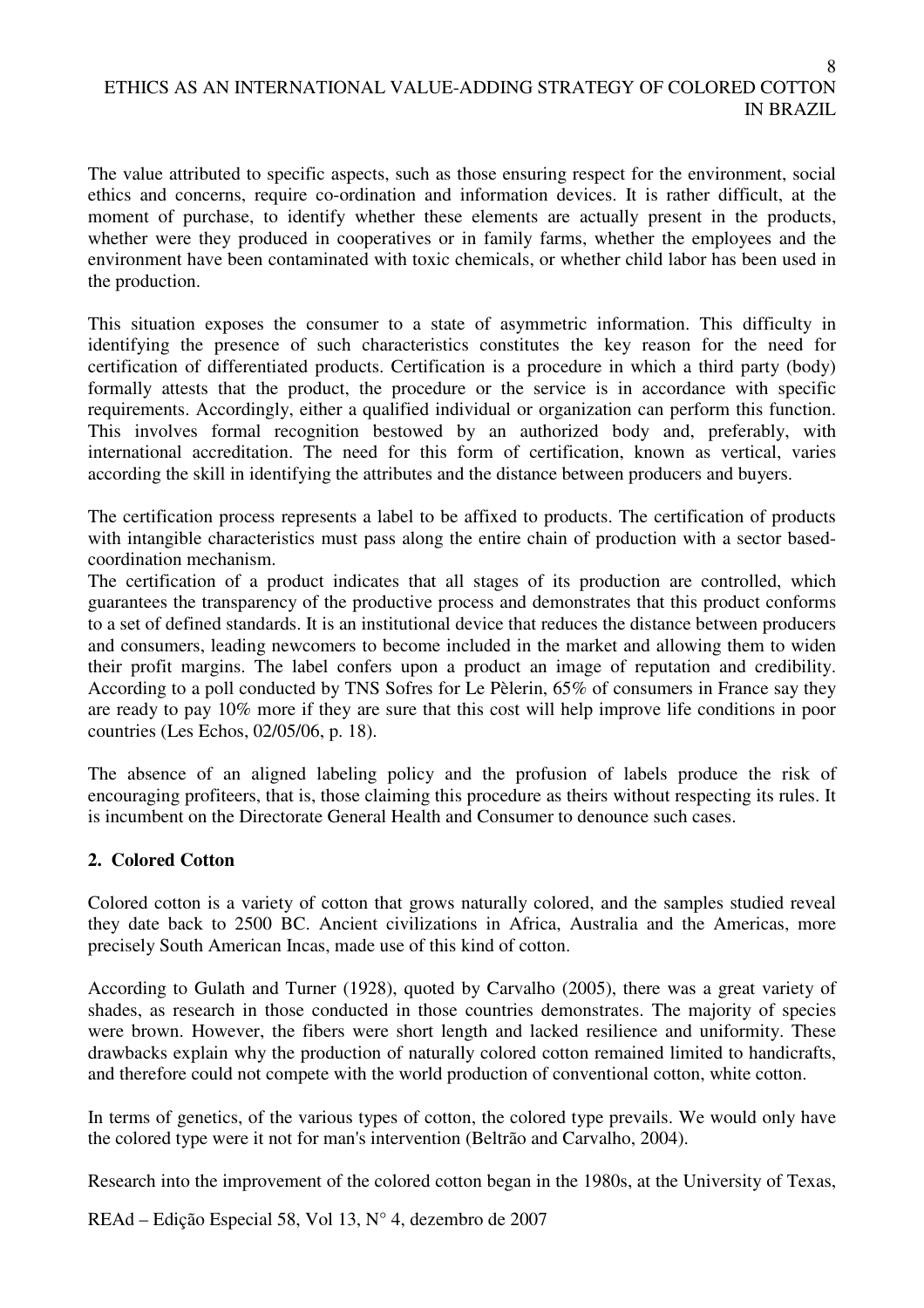U.S.A (Natural, 1992). In Peru, a textile company from the city of Arequipa has marketed naturally colored cotton products throughout the world since 1993 (Hubert, 2004). This company works with peasant Indian families, and benefits from the Dutch bio-label SKAL (fair colored cotton), owner of EKO label. In the late 1990s, Peruvian exports of naturally colored cotton exceeded the 15 million euros (to know more: www.peruatex.com).

Other similar projects have emerged in Latin America. In the Santander Hills, Columbia, Indian communities from Mexico, Guatemala, Bolivia and Paraguay, set up development projects that in part rely on the renewal of colored cotton, which in turn is planted in rotational farming with food crops.

In Brazil, thanks to research conducted into colored cotton by EMBRAPA1, investigators have combined genes responsible for the color and those responsible for producing plants with more resilient fibers into one unique species. Thanks to this technological intervention, the production of commercially viable cotton was made possible. Previously, in Brazil, a few brown-fiber cottons were utilized as ornamental plants in the States of Bahia and Minas Gerais, and the fiber was also used as craft item. It has only been since the 2000 that this type of cotton began to be commercially exploited in the country. Likewise, colored cotton is also grown in Peru, Israel and China.

The tendency of consumers to seek organically-made products is a boon to the autonomous province of Xingjian, China, the first world producer of naturally colored cotton. There, Professor Zhang Zhennan has conducted research on colored cotton for 40 years. According to him, "its color is natural, there is no point in dyeing it, and therefore it does not pollute and thus it favors the environmental protection". In this autonomous region about 17,000 hectares (42,000 acres) are used in this farming activity. Xinjiang provides 95% of the Chinese production of naturally colored cotton. There are 4 shades of the brown type and 3 of the green type. Investigators, apparently, use seeds that were cultivated during space-cultivation programs in order to create new shades, such as black, red, and blue (Baiyun; CCTV.Com).

The breeding of colored cotton can reduce production costs in the textile industry as no chemical dyes are used. If misused, by the way, such dyes can represent a health hazard and a factor contributing to river pollution. Hence, colored cotton cultivation provides a thread that does not discolor and causes no harm to the environment. At the same time, it has the advantage permitting savings with water and energy by reducing the volume of effluents to be treated. In the textile industry, the dyeing process is extremely polluting, because it generates residues with a high concentration of salts and other noxious substances. The bleaching operation also generates residues such as caustic soda, peroxide and neutralizers. Despite effluent treatment, about 15% of the residues are released and can pollute the ecosystem.

In relation to the cultivation of the crop, another advantage is that these species only need to be replanted every three years, thus contributing to the reduction of costs for the farmer and reducing soil leeching.

## **2.1 Methodology**

 $\overline{a}$ 

In order to carry out our research in a new, fully growing environment, the case-study method was chosen.

According to Giordano (2003), the case study assumes that a phenomenon is analyzed by means of

<sup>1</sup> Brazilian agricultural and livestock research agency. It is a federal government body and has 37 research centers and 11 central units. For further information, please consult: www.embrapa.br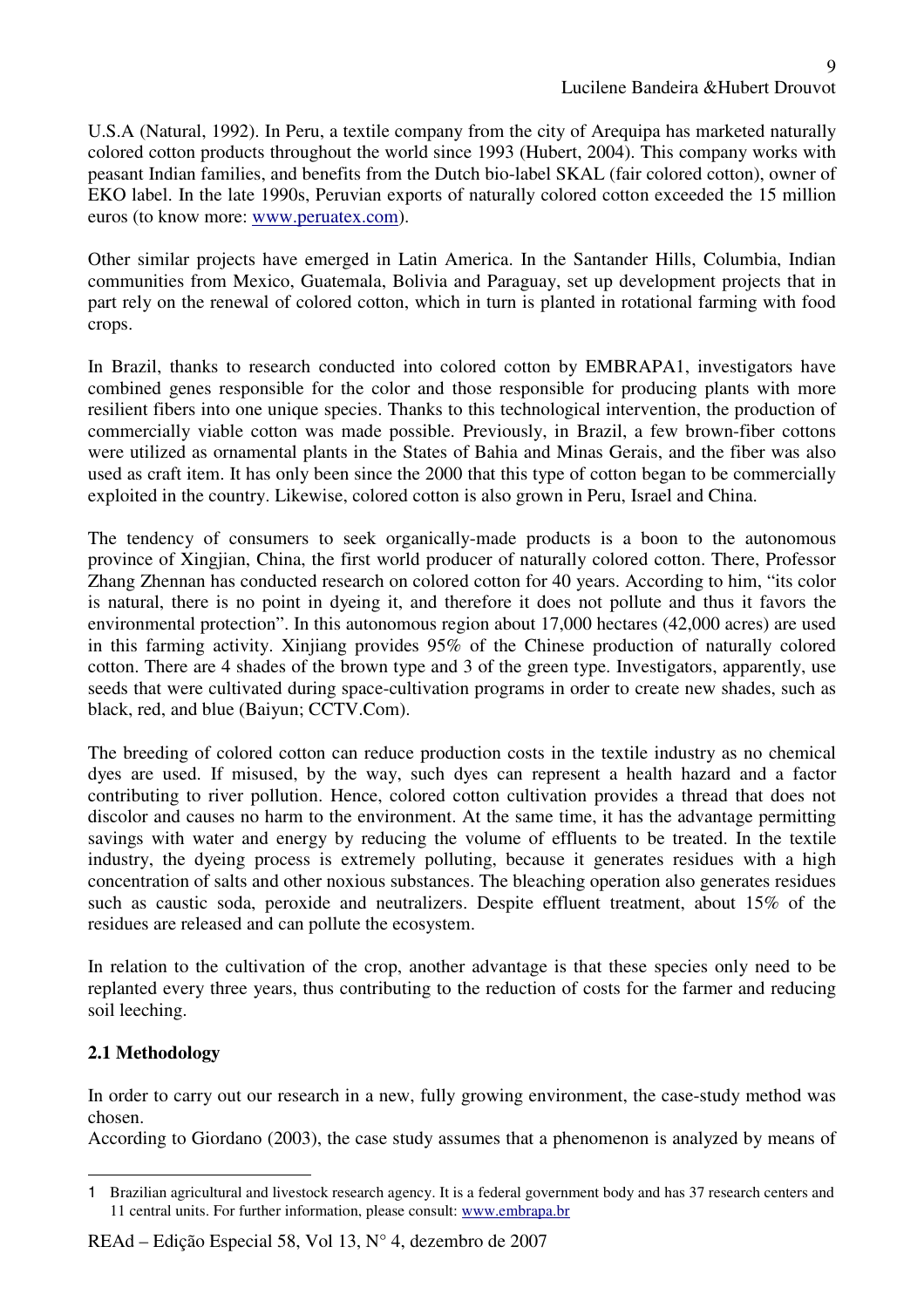10

several data collection techniques (assessing documents, interviews, observations, etc.). These data of various origins serve to construct the case to be analyzed in connection with a particular issue (Hamel et al., 1991). Accordingly, the case study reports on an event or a series of events (present or past) to obtain a theoretical knowledge that could shed light on the practice.

In the absence of statistical data, a descriptive, relational analysis of the reality of the production chain was carried out in economic, social and ecological terms, after the field interviews and visits took place in the towns of Campina Grande and Patos.

The nature of the issue and the limited number of enterprises involved in the value-adding activity of colored cotton were the reasons that led the author to take a qualitative approach, by combining the case study method with interviews with all the stakeholders involved.

The cooperative *Coope Natural* has taken the opportunity offered by the launch by EMBRAPA of varieties of colored cotton to develop a strategy aimed at creating a line of garments and adornments from certain practices related to the sustainable development. And the present author made it the object of a case study.

Yet, to define the conditions of an actual fair trade policy it was necessary to perform an analysis of the entire chain by identifying the strategies of the different players and by making inquiries into the following points: Is there a common concern over fair trade among the different stakeholders? Where exactly in this chain lies the fulcrum of the surplus value/added-value? Is this added-value intended to prioritize the improvement of the future of small farmers who are the reason for the creation of this product?

### **2.2 Field Study**

This study was carried out in the production cooperative *Coope Natural*, and in order to better understand the context in which it operates, interviews were made with the various players who work in partnership with it within the productive chain of colored cotton, as well as analysis of the entire chain (research center, assistance center of PME, professional associations, specialized public organs).

### **a. The colored cotton chain**

The production chain begins with EMBRAPA that provides the seeds and technical information for small producers in the *Sertão da Paraiba*, who practice small-scale family farming. Each of these families (around 600 families) possesses between 1 and 3 hectares (around a 7.400 acres). They grow cotton in brown, reddish-brown, and green shades, using archaic techniques. The colored cotton is then carried in donkey-drawn carts to the farmers' cooperative *Campal*, where they are paid 1.302 *reais* per kilo, that is, 30% more than for white cotton.

The bottleneck in the chain is caused by the spinning process, because, as yet, there are no companies that perform this process on a constant basis. Currently, it is done by *Coteminas* Campina Grande 3, but it is not at all interested in spinning small amounts of cotton, as it uses 60 tons of cotton per day.

The next stage is the weaving, which is carried out by *Matesa*, a medium-sized company from João

 $\overline{a}$ 2 Equivalent to 0.48 euros

<sup>3</sup> The Companhia de Tecidos Norte de Minas (COTEMINAS) is the major Brazilian textile company.

REAd – Edição Especial 58, Vol 13, N° 4, dezembro de 2007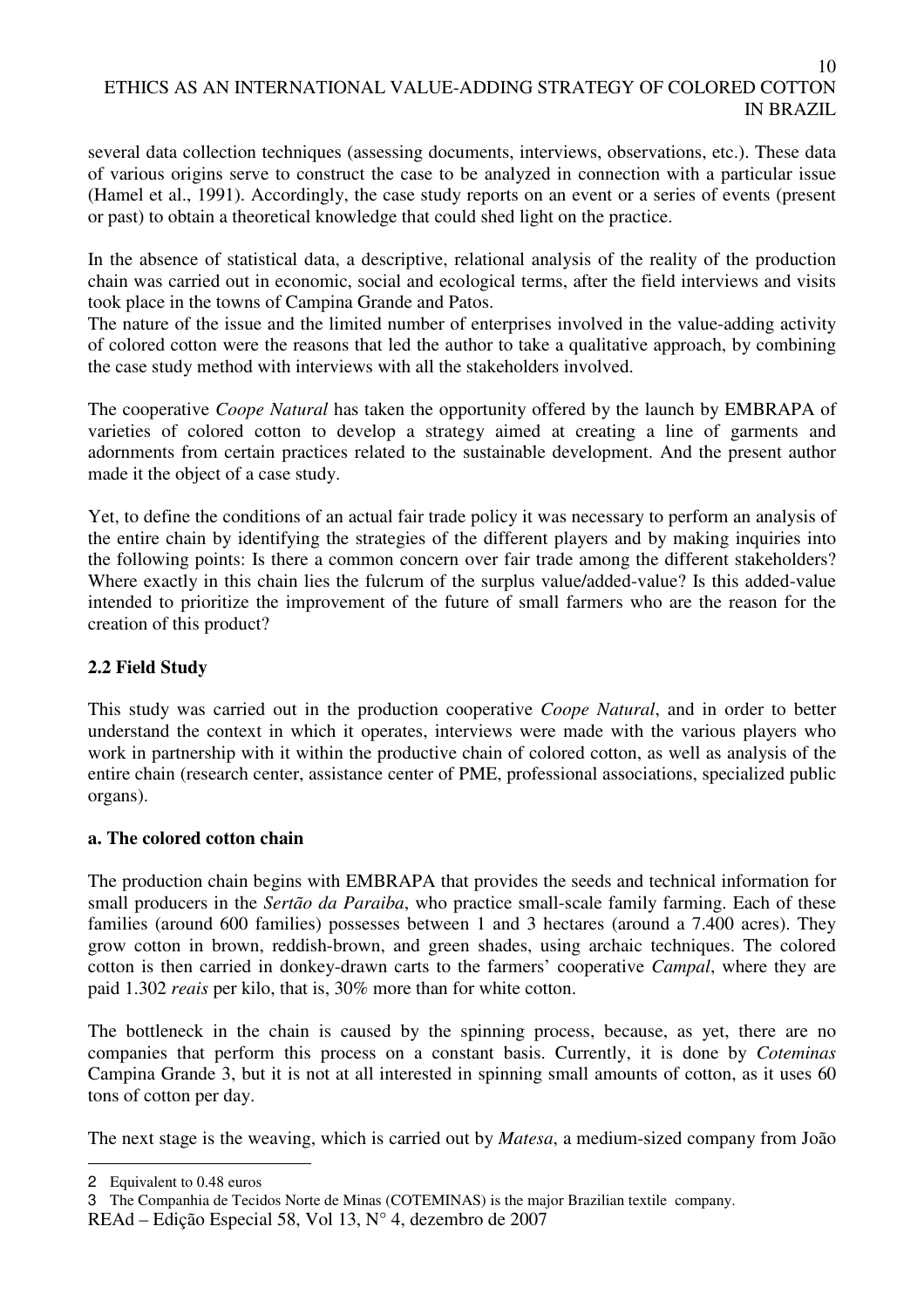Pessoa, which utilizes modern machinery in the process.

Since the launch in December 2000, the cotton plantations have experienced robust growth.

Table 2: the evolution of colored cotton farming in the State of Paraiba

|                 |     |      |      |       | 706   |
|-----------------|-----|------|------|-------|-------|
| 10 <sub>h</sub> | 60h | 600h | 600h | 2000h | 2000h |

Source: Private planning of researcher Carvalho4

At the marketing level, there is an advantage as the price of colored cotton is higher in the international market than that of white cotton. The value of colored cotton varies between \$3 and \$5 per kilo of colored fiber, which permits a much larger margin compared to white cotton, which is sold at around \$1.5 per kilo. (Embrapa, 2006).

## **b. The enterprise studied:** *Coope Natural*

The export consortium known as Natural Fashion was formed in 2000. This group is managed by the designer Maysa Gadelha. The decision to create this association was based on the conviction of the existence of a potential market abroad, especially in Europe, where ecologically correct products represent an ideal market niche for colored cotton.

Considering the expansion of this consortium, it was necessary to create a production cooperative in order to allow the entry of new partners and to meet the increasing demand for products. In 2003, the export consortium became a production cooperative named *CoopeNatural*.

The cooperative has a monthly production of 10,000 pieces, comprising: garments, accessories, adornments and craft articles. The installed capacity allows for the production of 50,000 pieces and, according to the director, in order to grow further: the challenge lies in offshore market developments.

The group owns the trademark Natural Fashion, which has already been registered in the European Union. In Brazil, the registering process is work-in-progress; though it is a slow procedure (around 10 years are required to obtain legal protection). Colored cotton fits perfectly within this perspective of brand policy: "a product with a competitive edge, in the local textile sector", states the cooperative director Maysa Gadelha.

The cooperative directly employs eight full-time workers: a manager, the head of the marketing department, a financial accounting assistant, a receptionist, a designer, two workers responsible for cutting of fabric, and one in charge of logistics. It functions like a head unit for the production,

 $\overline{a}$ 4 Kindly offered during our interview.

REAd – Edição Especial 58, Vol 13, N° 4, dezembro de 2007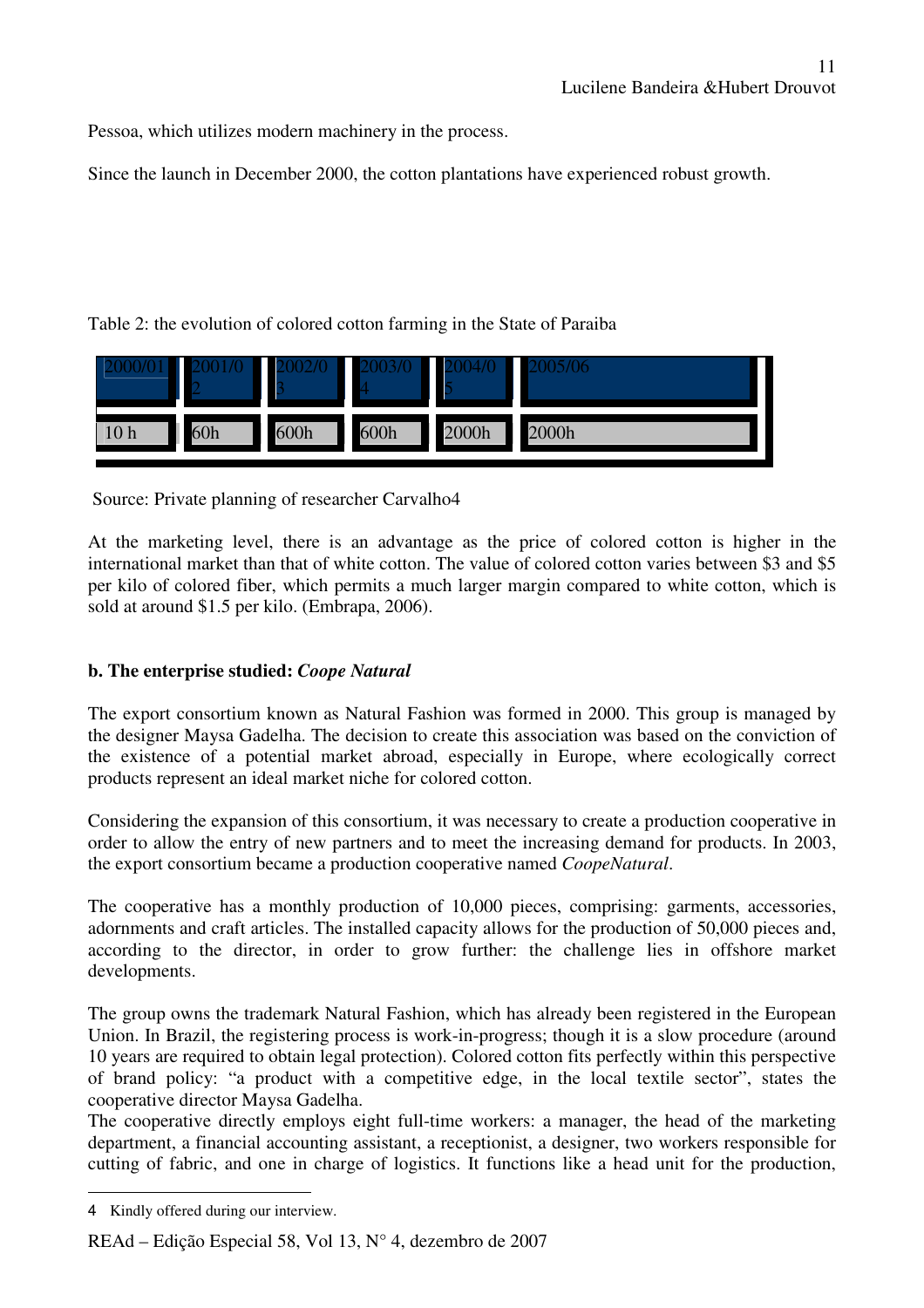purchase and sale of products derived from colored cotton: garments (for men, women and children), bags, craft and adornments. The cooperative currently consumes 10 tons of colored cotton per year, and with a strong tendency towards increasing demand.

According to Maysa Gadellha, the cooperative increased its sales by 233% in 2005, and is on course to grow a further 100% this year.

The products are conceived with craftsmanship, are very good quality, and tend to meet ecological and social criteria in the wake of the implementation of certain fair trade concepts.

Today, the exports of the cooperative represent only 5% of the total production, and this percentage began to increase with the opening of other sale outlets in Portugal, in July 2006. In the coming years, the cooperative aims to export 40% of its production.

With reference to the institutions that support this activity, the director mentioned Sebrae, Embrapa, IEL and Senai. These are federal and state institutions, or linked to the National Industry Confederation (as in the case of IEL), which contribute to approaches in education and in technical assistance training (Sebrae, Senai), to the sponsoring of trade fair exhibits and to the development of colored cotton-made products. (Embrapa). She also reveals a lack of financial subsidies on the part of the government for the participation in international trade fairs, which she finds regrettable for she considers that these initiatives are of paramount importance for the promotion of their product which constitutes a novelty within the market. The cooperative is engaged in a *démarche* for obtaining an organic and social certification standard, which will facilitate the increase of their revenue.

The procedure is carried out by IBD (Biodynamics Institut5). It began in July 2006, with the support of Embrapa and Sebrae, with the certification of the organic fiber in an area set aside for the organic farming of colored cotton.

For the moment, the cooperative only has one certification from Embrapa attesting to the consumers that the product is actually naturally-grown colored cotton, as mentioned previously. However, the IBD mark is affixed on the labels, as though the cooperative had already been awarded this certification.

In relation to the environment, the cooperative is concerned with the waste recycling. The scraps of fabric are utilized in hand crafted products (cloth dolls, animals). The use of colored cotton, an organic, natural product, is per se an activity that bears an ecological character. According to the director, Maysa Gadelha, "colored cotton as such conveys our ecological message".

The group has recently obtained permission to use a privately-owned field as an experimental field for colored cotton in response to two major concerns of the cooperative:

the award of an organic certification;

the guarantee of supplies;

 $\overline{a}$ 

*CoopeNatural* has no share in the production of the agricultural cooperative *Campal*, and to break this current dependence on a single supplier, the director has decided to engage in the development of their own crops. This is all the easier for her in that she belongs to a family of big land owners with a tradition in cotton farming, at a time when this production was prosperous in the Campina Grande region.

This decision, however, runs counter to the principle of developing farming in small family

REAd – Edição Especial 58, Vol 13, N° 4, dezembro de 2007 5 Brazilian nonprofit company which develops accreditation activities of inspection and certification in the domain of organic agricultural and livestock treatment and extraction products. For further information: www.ibd.com.br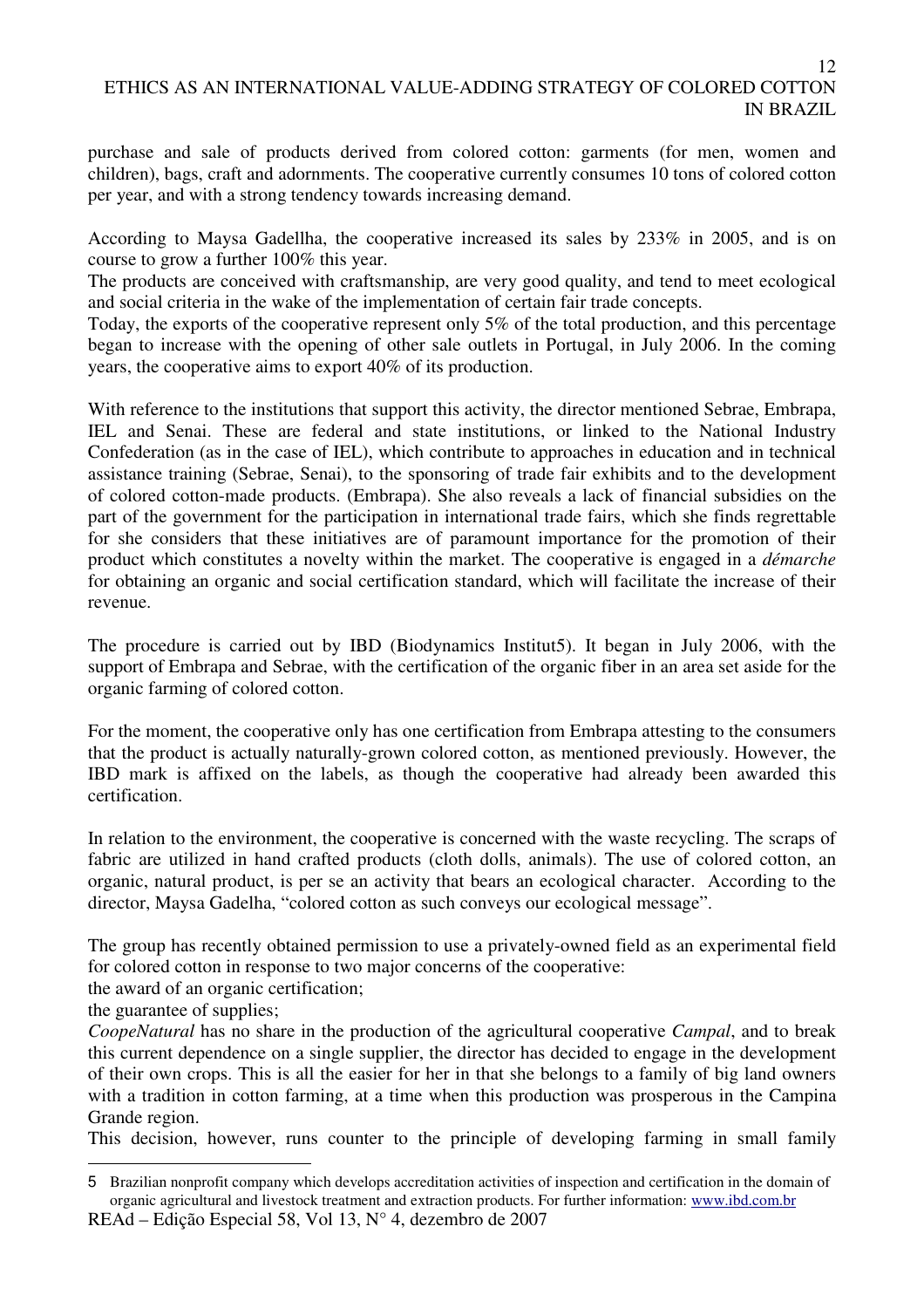holdings. One of the small farmers that the author met at the Campal cooperative said it was very important for him and his family to have received a plot of land from the State. Ten years ago, working on a large rural estate, he frequently encountered difficulty to feed his family (his boss retained 50% of the crop). At present, besides the cotton production he practices subsistence farming, and he also owns a cow to ensure the families milk consumption, "I live better because I work on my own, I am my own boss, I decide what to grow...I want to move upward in life...I work very hard so I won't be standing at the bottom of the ladder".

Apart from this exception, as far as the social the social aspect is concerned, certain responsible attitudes on the part of the enterprise, internally and externally, were remarked:

At the internal level, strong support was found (with finance) for the training of employees through training programs on a continual basis in the local schools, and also through seminars in education centers organized in other states.

At the external level, the formation of partnerships with local craft associations has created 850 direct jobs, and an unidentified number of indirect jobs. These relationships are managed with a concern toward an equitable initiative6, even if the job market is extremely precarious in the region, leading to the consideration that, within this context, wages and security remain very poor. These relationships encourage the organization of craftsman groups at the professional level, and the motivation of these workers is reinforced by the capacity of creating new embroidery models.

According to the director, the crafts workers do not have any point of reference as far as the value of their work is concerned: "Had we not had this responsible approach, it would be very easy to exploit them..."

### **The socially responsible discourse**

In our analysis of the case, by establishing parallels between the *Coope Natural* production cooperative and Campal Agricultural Workers Cooperative, it was perceived that social concerns were founded on different arguments.

Nevertheless, beyond the social discourse, the payment of a price 30% superior to the peasants, compared to the purchase price of white cotton, the question remains whether this is a social attitude or simply because the market accepts a higher price for the colored cotton. Yet, the author was not completely convinced by the director of *Campal* agricultural cooperative on this aspect. Although it is considered a regular practice in the region, a small farmer reported having felt obliged to have his children work so they could survive. According to his statement made during the interview, the peasant M. Brito told the author: "We need to have our children work, too, so they can help us, for even in colored cotton farming we are not able to maintain our family with dignity. Everyone has to work...".

This rather precarious situation is recognized by the director of the *Campal* cooperative, which is why he wishes to integrate the weaving and the spinning processes within the cooperative, in order to redistribute more added-value among its members.

 $\overline{a}$ 6 The payment to the craftsmen for under-treated pieces is made according to the hours worked in the conception, based on the Brazilian minimum wage. Unfortunately, as traditionally occurs in Brazil, these workers are not declared and do not possess a working card. All the production material is provided by the cooperative.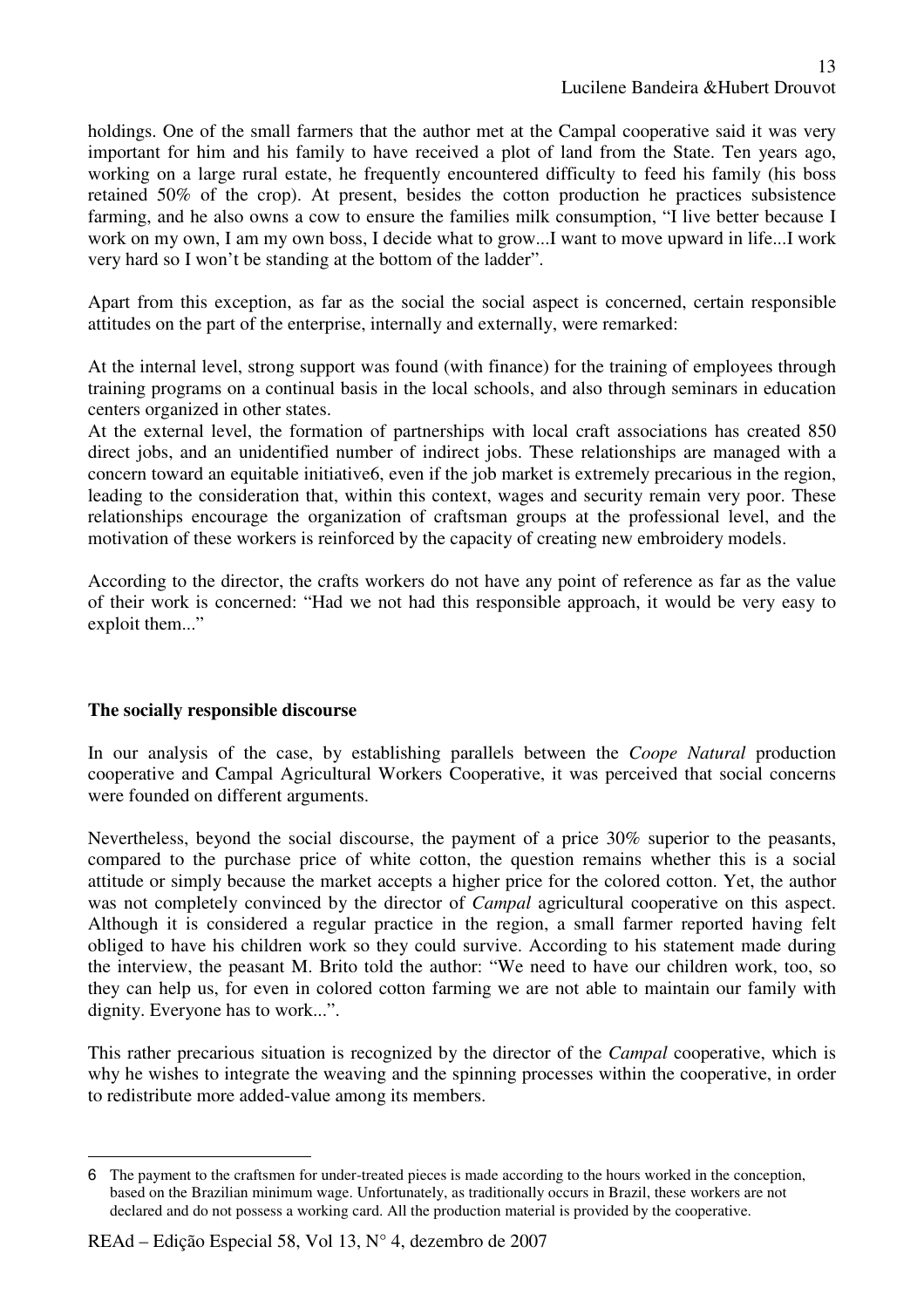14

The director also fears that this new niche market will attract big industrialists from the South of Brazil, and that they will come to the northeast to buy land and develop a large scale mechanized production, and with no particular concern for the social issues. CUEX, a big group from São Paulo, has begun a tentative production of organic cotton on a 20 hectare area in the region .

### **Conclusion**

The colored cotton farming is growing at full capacity in the State of Paraiba, and has proven to be an opportunity for local development. The launch of this type of cotton, which has been possible thanks to Embrapa's biotechnological research, gave rise to renewed hopes in this *Sertão* region, this time through the adding of value of products made from colored cotton, which brings in its wake a host of advantages for the achievement of a sustainable development.

In a first field investigation, the enterprise analyzed was found to be especially concerned in developing marketing policies focused on adding value to the product. Currently, it is not in a condition to obtain fair trade label certification, and this may hamper its development.

Additionally, the situation of the small peasants who produce the colored cotton was found not to have changed fundamentally, despite concerns by the director of the peasants' cooperative-CAMPAL. The activity of this enterprise, which is limited to the first transformation of cotton, does not allow for the generation of sufficient added-value to improve the life conditions of small peasant members; hence, the will expressed by the board of directors to engage in the development of a downstream vertical integration.

The context of the colored cotton chain is found to completely fit in the approach of an international market inclusion, especially in the terms of fair trade. To that end, it is required that the chain organization respects the criteria defined by the certification bodies.



Diagram 1. Colored Cotton chain in the State of Paraíba.

Source: the author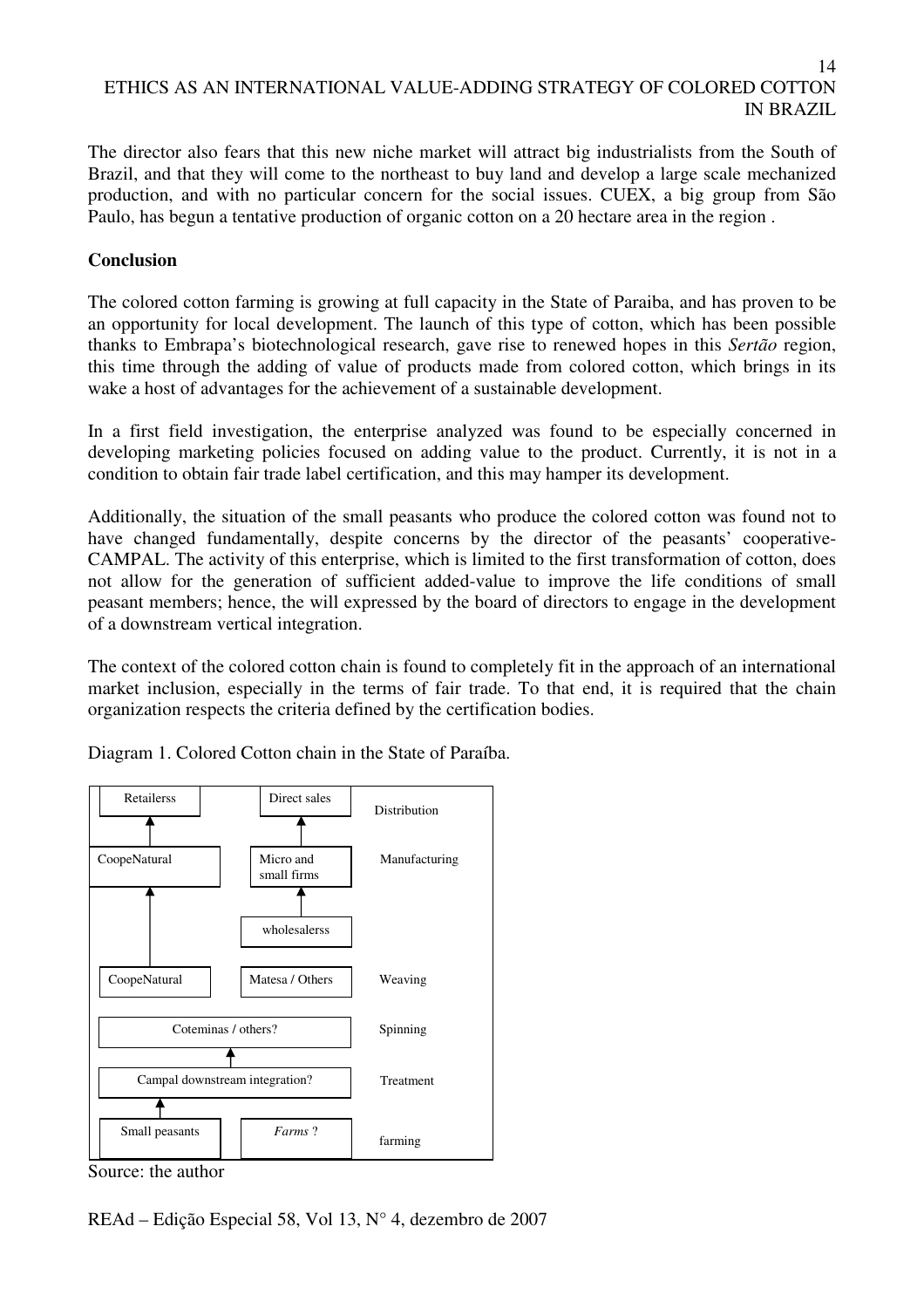The current colored cotton chain in the State of Paraíba still needs a framework that will allow the achievement of positive results for the community. For the moment, the 'success'' of colored cotton has brought no big changes.

Considering the definition of fair trade, according to which it is important that equity exists all along the chain, from the producer to the distributor, this research demonstrates that this condition has not yet been met in the colored cotton chain.

The deployment of this mode of production will face difficulties connected with local political structures.

Is it perhaps incumbent on the certification bodies to impose this need to the company, which is aware that its national and international expansion will directly depend on the acquisition of a fair trade label?

It is a fact that this product is still in its launch stage, and that it represents very little in terms of a percentage of the cotton production. The respondents, however, all believe that colored cotton represents a good opportunity, that it is well accepted by consumers who seek quality articles which respect the criteria required for sustainable development, not only in Brazil, but especially in the international market, particularly in Europe.

The setting up of micro-enterprises for the manufacture of colored cotton is currently a growing phenomenon, considering the good acceptation of colored cotton-made products, especially among tourists. These enterprises pay a very low price to the seamstresses (around 0.53 euros per piece), and they sell them along the sea shore or in the crafts market, which may vulgarize the products from this niche market, and hinder the prospects of a future fair trade policy.

### **REFERENCES:**

Beltrão N. E. de M. «**Breve História do Algodão no Nordeste do Brasil**».Embrapa, 2003. Campina Grande. p.6-10.

Beltrão N. E. de M., Carvalho, L. P. « **Algodão Colorido no Brasil, e em particular no Nordeste** 

**e no Estado da Paraíba**». Embrapa. (Comunicado Técnico, n° 128). Campina Grande.2004.

A. Boyer. **L'impossible éthique des entreprises**. Editions d'organisation, 2002.

Carvalho L. P. de et at. «**Cores Naturais da Fibra de Algodão e Obtenção de uma população da Cultivar Cnpa 7h Verde**». Embrapa, Campina Grande, 2005.

Clarkson M. B. E. **A stakeholder framework for analyzing and evaluating corporate social performance. Academy of Management.** The Academy of Management Review, v.20, n.1, p. 92- 117. Jan, 1995.

Chandler, A. **The visible hand: the maagerial revolution in American Business.** Cambridge, 1977. Harvard University Press.

Drouvot H. « **Le made in Brésil, L'industrie brésilienne face à la mondialisation** ». Pug, 2005, p. 160-161.

Embrapa. **Brs Verde**. Campina Grande, 2006. (Folder)